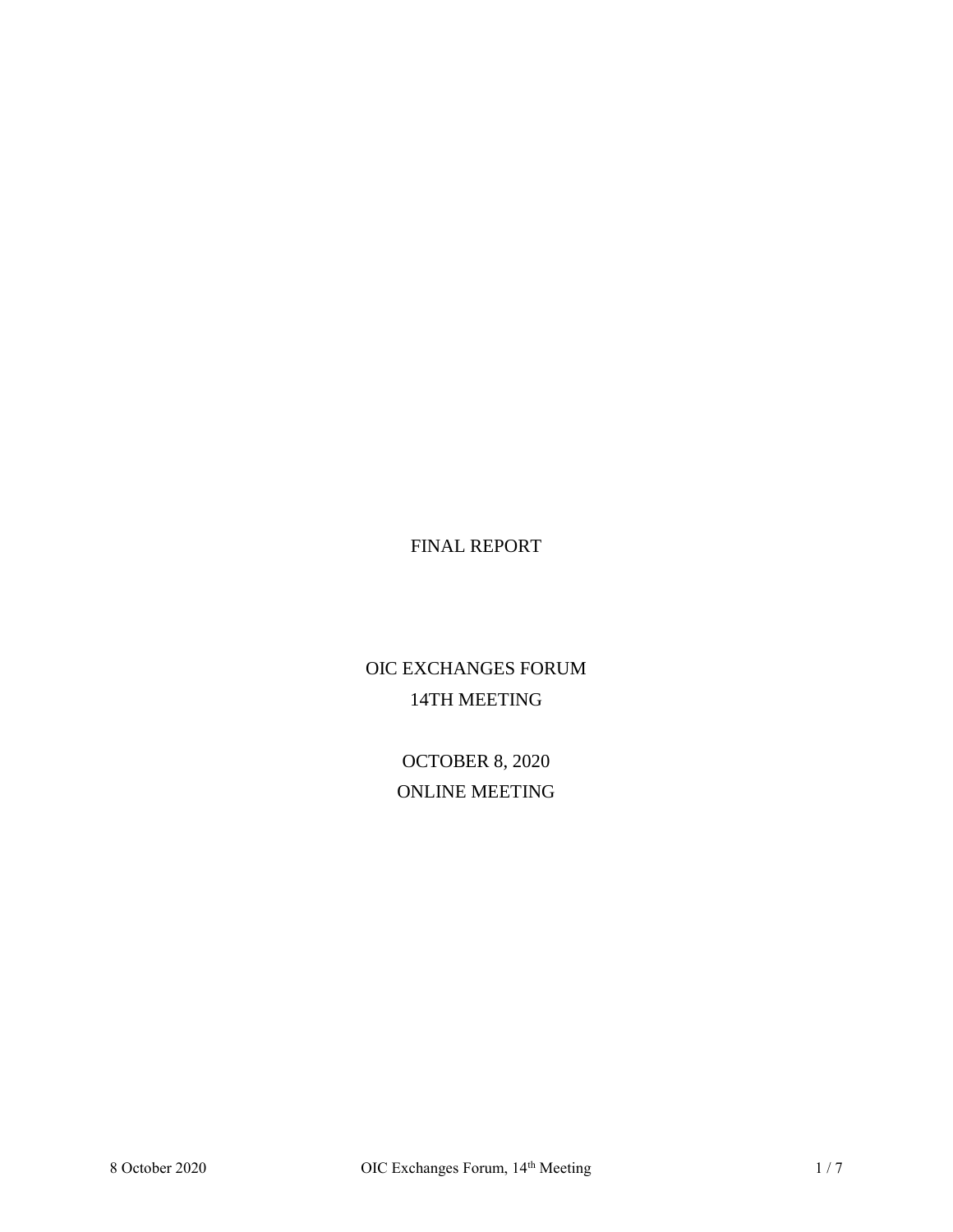### TABLE OF CONTENTS

Final Report of the Fourteenth Meeting of the OIC Exchanges Forum

#### ANNEXES

- I. Presentation by Ms. Nandini Sukumar
- II. Presentation by Dr. Recep Bildik
- III. Presentation by Mr. Mahmut Varlı
- IV. Presentation by Mr. Kadir Altunok
- V. Presentation by Mr. Serkan Aşkar
- VI. Presentation by Mr. Mahmut Aydoğmuş
- VII. Presentation by Ms. Jaspreet Duhra
- VIII. Presentation by Prof. Mehmet Asutay
	- IX. Presentation by Mr. Siavash Azimi
	- X. Presentation by Mr. Hassan Raza
	- XI. Presentation by Mr. Ijlal Ahmed Alvi
- XII. Presentation by Mr. Mohammad Majd Bakir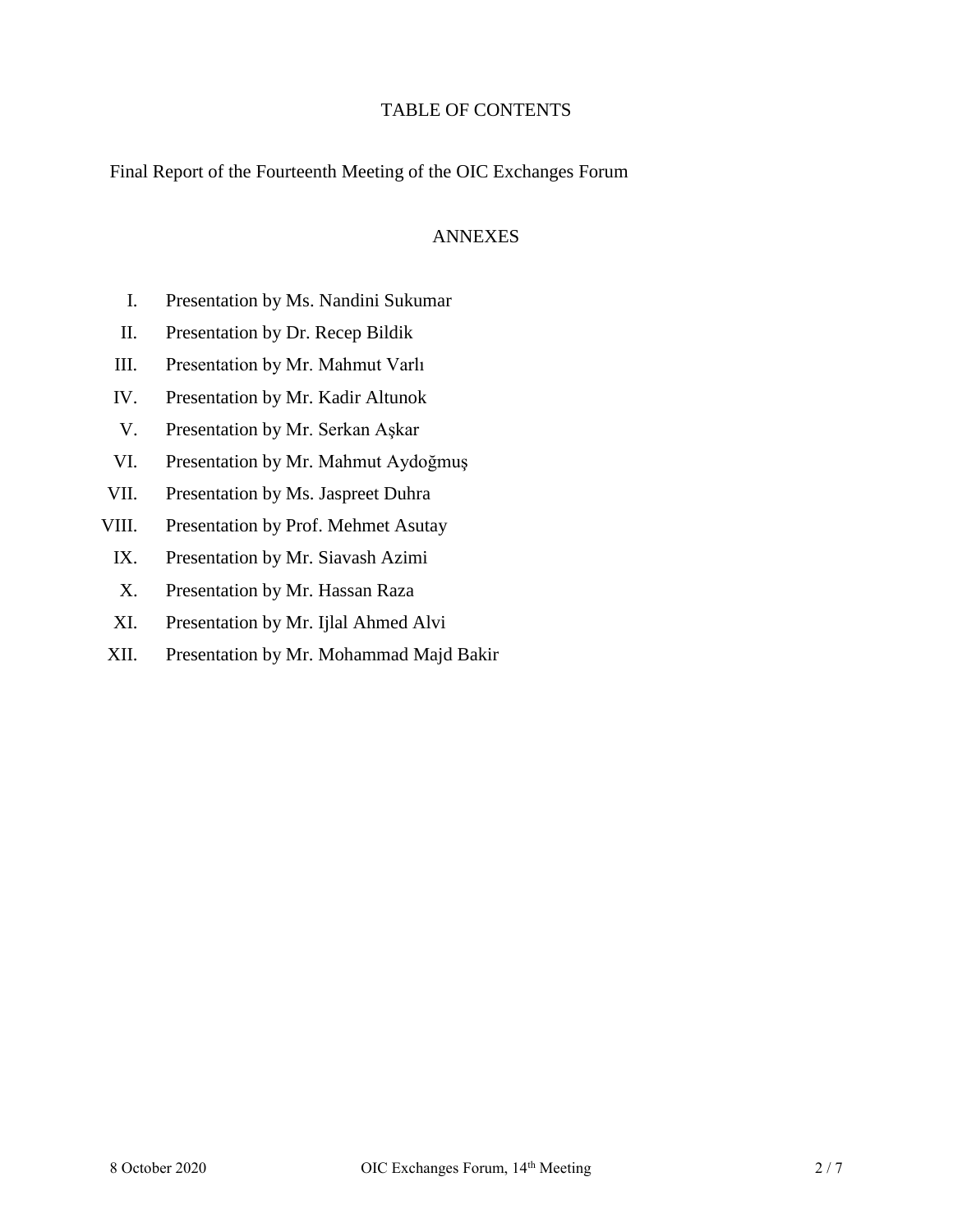#### Original: English

#### **Final Report of the Fourteenth Meeting of the OIC Exchanges Forum**

- 1. The Fourteenth Meeting of the OIC Exchanges Forum convened online on October 8, 2020.
- 2. The Meeting was attended by the representatives of the following institutions:

### A. Exchanges of the OIC Member States

- 1. Algiers Stock Exchange, Algeria
- 2. Amman Stock Exchange, Jordan
- 3. Bolsa de Valores de Moçambique, Mozambique
- 4. Boursa Kuwait
- 5. Borsa İstanbul, Turkey
- 6. Bursa Brunei Darussalam
- 7. Bursa Malaysia
- 8. Chittagong Stock Exchange Limited, Bangladesh
- 9. Dhaka Stock Exchange, Bangladesh
- 10. Dubai Gold and Commodity Exchange, UAE
- 11. Dubai Mercantile Exchange, UAE
- 12. Indonesia Stock Exchange
- 13. Iran Fara Bourse
- 14. Iran Mercantile Exchange
- 15. Kazakhstan Stock Exchange
- 16. Muscat Securities Market, Oman
- 17. Nasdaq Dubai, UAE
- 18. Pakistan Mercantile Exchange
- 19. Pakistan Stock Exchange
- 20. Palestine Securities Exchange
- 21. Qatar Stock Exchange
- 22. Somali Stock Exchange, Somalia
- 23. Toshkent Stock Exchange, Uzbekistan
- 24. Tehran Stock Exchange, Iran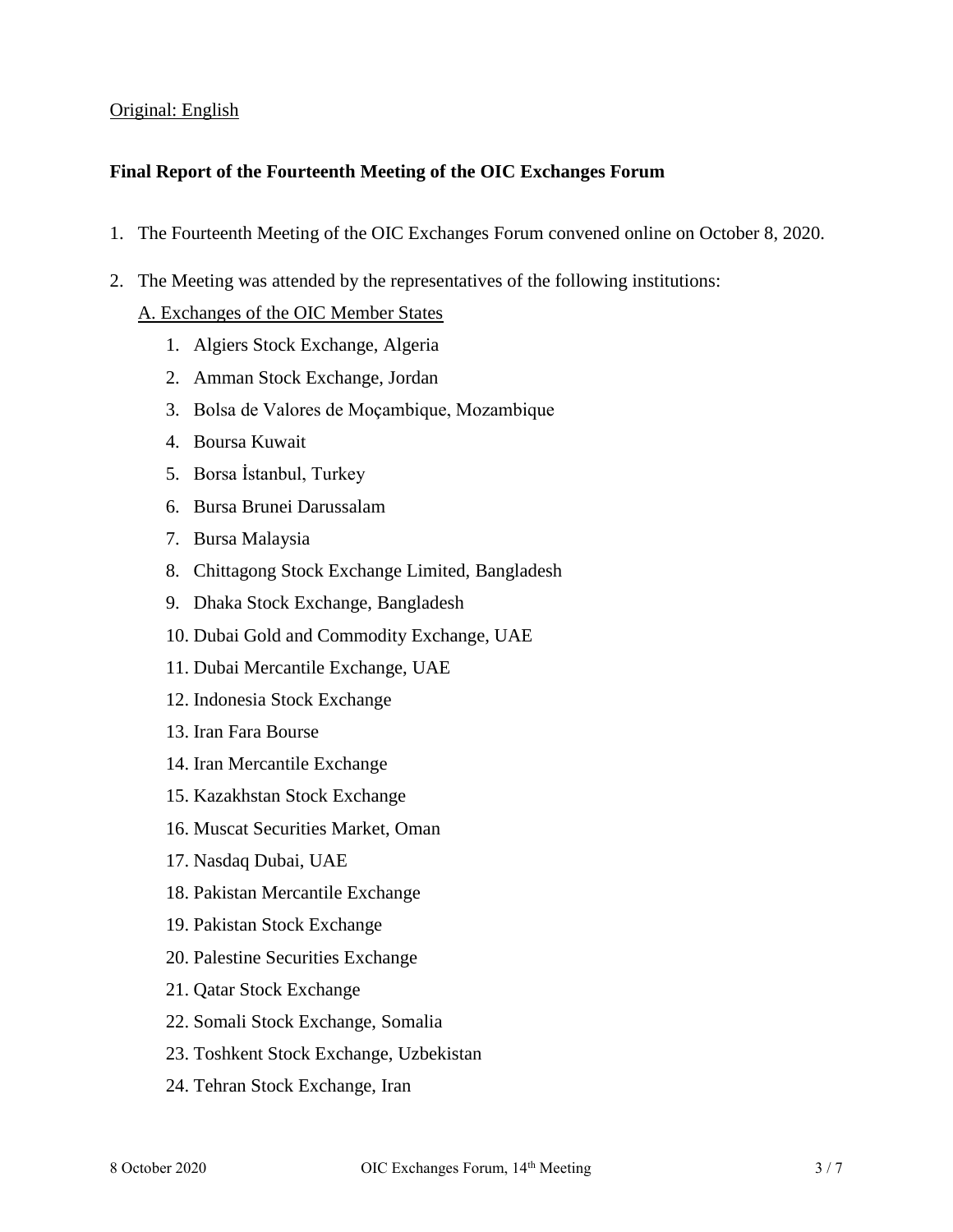# B. Central Securities Depositories and Clearing, Settlement and Registry Agencies of the OIC Member States

- 1. Central Securities Depository of Iran
- 2. Central Securities Depository of Uzbekistan
- 3. Central Securities Depository of Turkey
- 4. İstanbul Clearing, Settlement and Custody Bank (Takasbank), Turkey
- 5. Maroclear, Morocco
- 6. National Clearing Company of Pakistan Limited
- 7. National Depository Center of Azerbaijan
- 8. Tunisie Clearing, Tunisia

## C. Other Organisations

- 1. Accounting and Auditing Organization for Islamic Financial Institutions (AAOIFI)
- 2. COMCEC Coordination Office
- 3. Durham University Business School, United Kingdom
- 4. International Islamic Financial Market (IIFM)
- 5. Islamic Development Bank (IsDB)
- 6. Islamic International Rating Agency (IIRA)
- 7. Ministry of Foreign Affairs, Turkey
- 8. Participation Banks Association of Turkey
- 9. S&P Dow Jones Indices
- 10. Statistical, Economic and Social Research and Training Centre for Islamic Countries (SESRIC)
- 11. The World Federation of Exchanges (WFE)
- 12. Turkish Capital Markets Association
- 13. Ziraat Portfolio Management
- 3. The meeting was opened by Mr. Selçuk Koç, Director from the COMCEC Coordination Office, who delivered a welcome speech, briefed delegates on the activities of the COMCEC Financial Cooperation Working Group and highlighted support from the COMCEC to the OIC Exchanges Forum.
- 4. Mr. Selçuk Koç gave the floor to Mr. Mehmet Hakan Atilla, Forum Chairperson, CEO and Board Member of Borsa İstanbul, who welcomed all delegates to the online meeting on the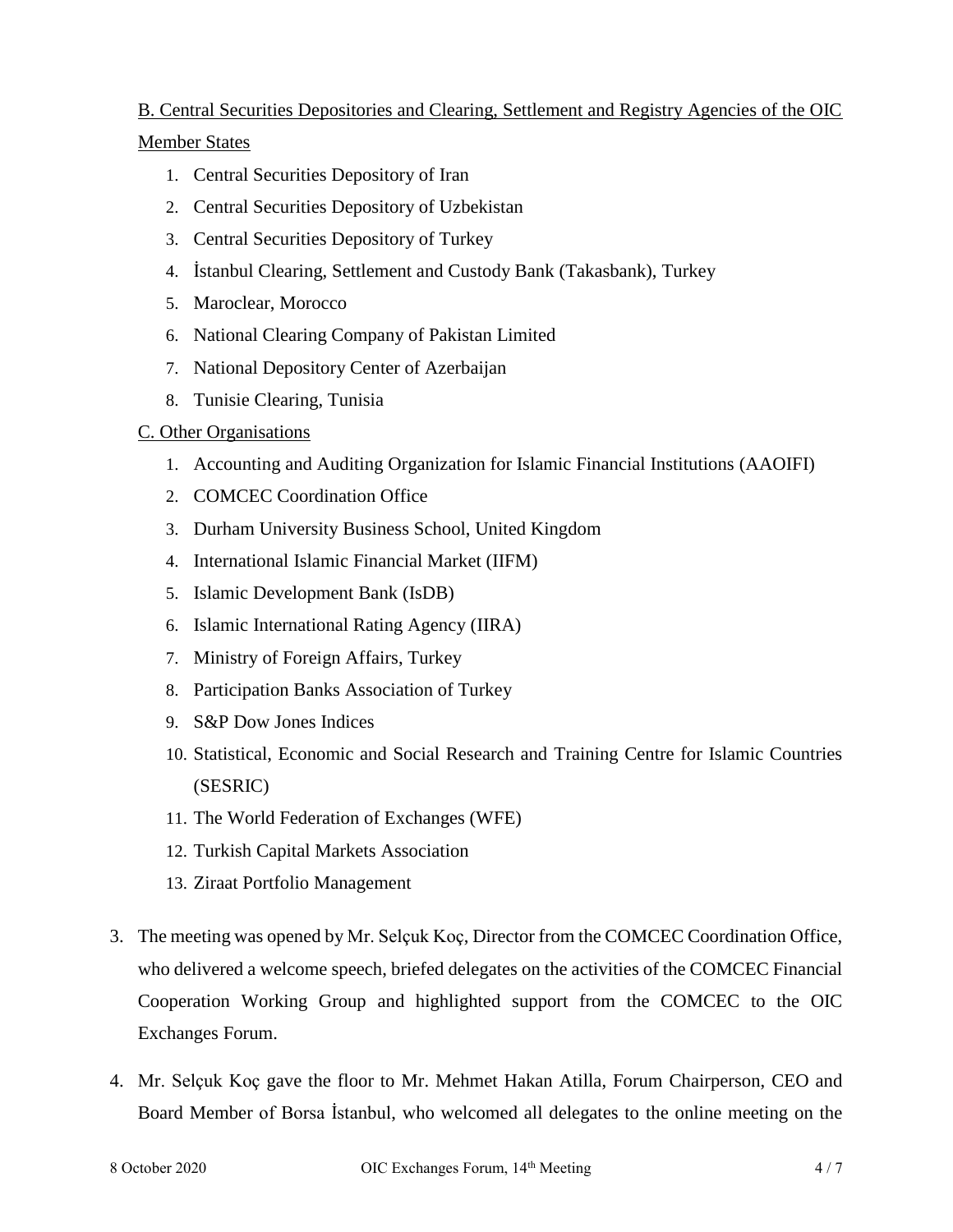occasion of the Fourteenth Meeting of the OIC Exchanges Forum and expressed his honor and contentment for hosting the Meeting.

- 5. Ms. Nandini Sukumar, CEO of The World Federation of Exchanges (WFE) delivered a keynote speech entitled "Covid-19 and Sustainability in OIC Exchanges". (Annex I)
- 6. Dr. Recep Bildik Borsa İstanbul, reported on the activities of the OIC Exchanges Forum during the briefing session and updated participants on the latest developments regarding Task Forces on Indices, Precious Metals and Sustainability. (Annex II)
- 7. Mr. Mahmut Varlı Borsa İstanbul, provided information on OIC Exchanges Statistics Report 2019. (Annex III)
- 8. Mr. Kadir Altunok Ziraat Portfolio Management, delivered a presentation regarding Task Force on Indices and S&P OIC/COMCEC Shariah 50 Index Fund. (Annex IV)
- 9. Mr. Serkan Aşkar Takasbank, delivered a presentation regarding the BiGA Project and its perspectives related to Task Force on Precious Metals. (Annex V)
- 10. Mr. Mahmut Aydoğmuş Borsa İstanbul, provided information about the Task Force on Sustainability. (Annex VI)
- 11. Ms. Jaspreet Duhra S&P Dow Jones Indices, delivered a presentation about the potential for Sustainability index. (Annex VII)
- 12. Prof. Mehmet Asutay Durham University, delivered a keynote speech entitled "Islamic Moral Economy for sustainable development". (Annex VIII)
- 13. Best practice sharing from OIC Exchanges, Clearing Companies and Financial Institutions session was held with presentations from experts including Mr.Siavash Azimi, Central Securities Depository of Iran (Annex IX), Mr.Hassan Reza, Pakistan Stock Exchange (Annex X), Mr. Ijlal Alvi, International Islamic Financial Market (IIFM) (Annex XI) and Mr.Mohammad Majd Bakir, AAOIFI (Annex XII).
- 14. Dr. Recep Bildik read draft decisions for the 14<sup>th</sup> OIC Exchanges Forum on behalf of the secretariat, the decisions were ratified by the participating Members.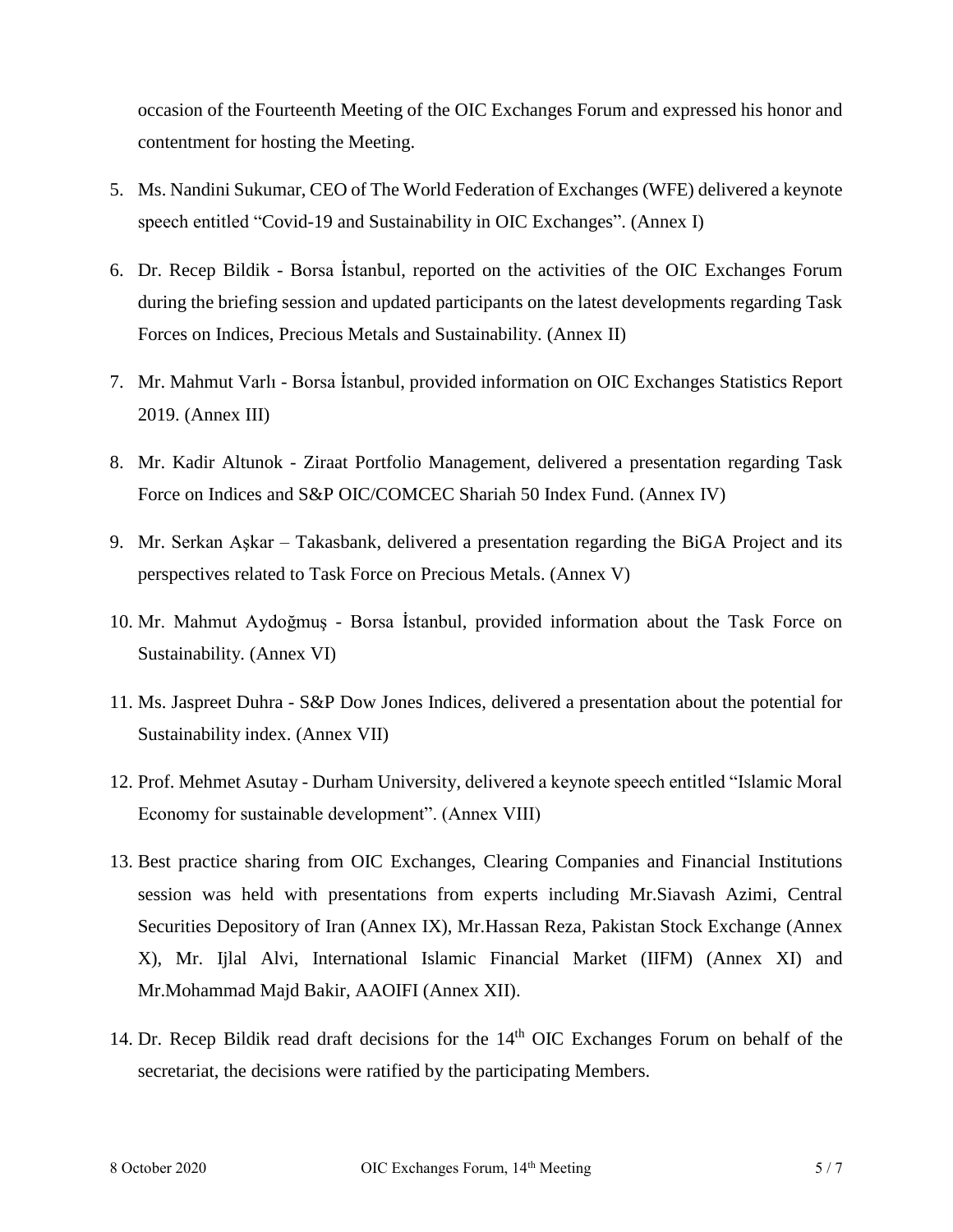- 15. The following decisions were taken at the meeting:
- 1. The Forum welcomes discussions held by the participants on Task Forces of Indices, Precious Metals and Sustainability.
- 2. The Forum appreciates the efforts of the Task Force on Indices in initiating the process for the opening of custody accounts in relevant OIC countries for the S&P/OIC COMCEC 50 Shariah Index Fund (the Fund). The Forum mandates the Task Force to ensure the custody account opening process is concluded successfully to enable the issuance of Fund units.
- 3. With reference to the resolution of the 35th Meeting of COMCEC, the Forum mandates the Task Force on Indices, in cooperation with IsDB, to work on the promotion of S&P OIC/COMCEC Shariah 50 Index and the Fund to investors and finance community.
- 4. The Forum invites members of the Forum to find investors for the Fund and work on increasing the Fund's assets under management. The Forum also invites IsDB to invest in the Fund and to help find other investors.
- 5. The Forum mandates the Task Force on Precious Metals to cooperate with OIC Central Banks Forum and other relevant institutions to utilize blockchain based BiGA (One Gram Gold) digital gold transfer system among OIC countries. The Forum welcomes BiGA to enable fast, reliable and cost effective transfer of gold among OIC countries on 24 hours/7 days basis which is a major step towards realization of OIC Gold Exchange project. The Forum invites relevant institutions of OIC member states to actively support Forum's Task Force on Precious Metals.
- 6. The Forum welcomes the survey and research conducted by the Task Force on Sustainability and the findings regarding current state of sustainability related actions in OIC Exchanges. The Forum mandates Task Force on Sustainability to work on projects that may help support OIC Exchanges to take further action, including working with S&P on assessing the feasibility of a sustainability index
- 7. The OIC Exchanges Forum Secretariat will continue publishing quarterly newsletters with recent developments in OIC Capital Markets with contributions from OIC Exchanges.